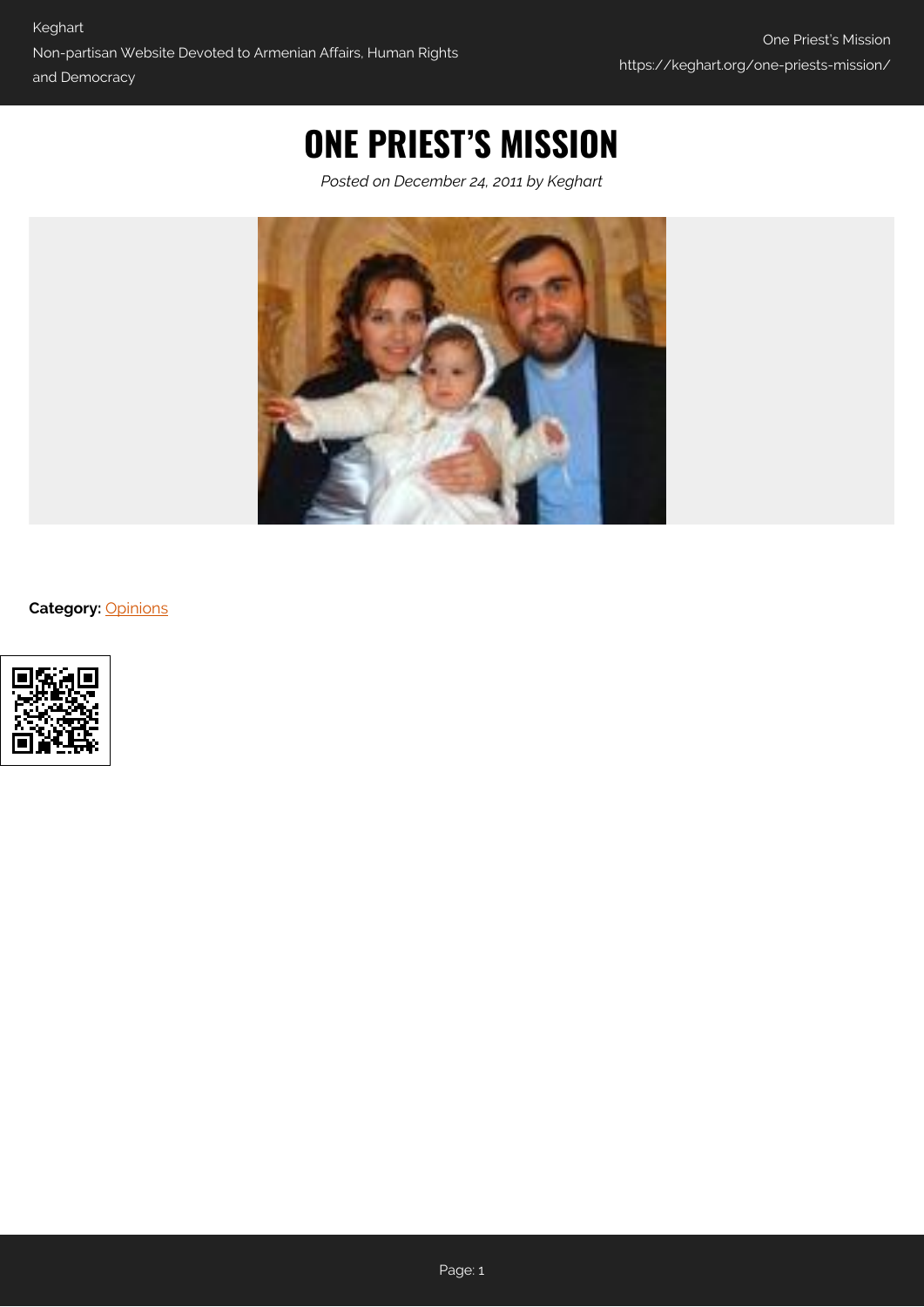## **16,000 Miles in 48 Hours for Child's Christening**

 $\pmb{\times}$ By Tom Vartabedian, 24 December 2011Kessab, Syria --- On the same day in this very same city, the oldest Armenian resident was buried hours before a child was christened. One woman's death was offset by the breath of a new life.

## **16,000 Miles in 48 Hours for Child's Christening**

 $\pmb{\times}$ By Tom Vartabedian, 24 December 2011Kessab, Syria --- On the same day in this very same city, the oldest Armenian resident was buried hours before a child was christened. One woman's death was offset by the breath of a new life.

The woman was 104-year Kalila Yaralian-Manjikian, somewhat of a matriarch they call Nene in this heavily-populated Armenian community.

The child belongs to Der Karekin Bedourian and his wife Sevan. The two had traveled 8,000 miles in 24 hours to get there --- a place they both call home. Double it both ways. Even more ironical was the date, Nov. 11, 2011 or, putting it numerically, 11/11/11. It turned out to be the same church Der Karekin and Yeretskin were raised and baptized in their day in the same font. Soorp Asdavadzazin Church was also the setting for their wedding day in 2008 and Der Hayr's ordination the following year.

"It was the natural place to have our daughter Megheti christened," said Der Karekin, pastor of St. Gregory Church in North Andover, Ma. "We wanted her to have close ties with our beloved Kessab community with both families present. Many of those who attended the funeral in the morning came to the christening that afternoon. The emotion of this day will live with us forever."

The family left by car for New York where they boarded a flight at JFK Airport. From there, they flew to Jordan, then to Aleppo, followed by a 3-hour drive to Kessab over winding, unpaved roads.

Megheti was well-composed throughout her journey, bewildered by the planes and hordes of people at the airports. Once inside a car, she fell asleep.

The Bedourians arrived home to an exuberant family greeting, especially with a 16-month-old in tow. On hand were both sets of parents, siblings, aunts, uncles and cousins. It marked Der Karekin's first return visit home since his ordination in 2009.

"Tears of joy were shed," he described. "It's very difficult being removed from your family circle but